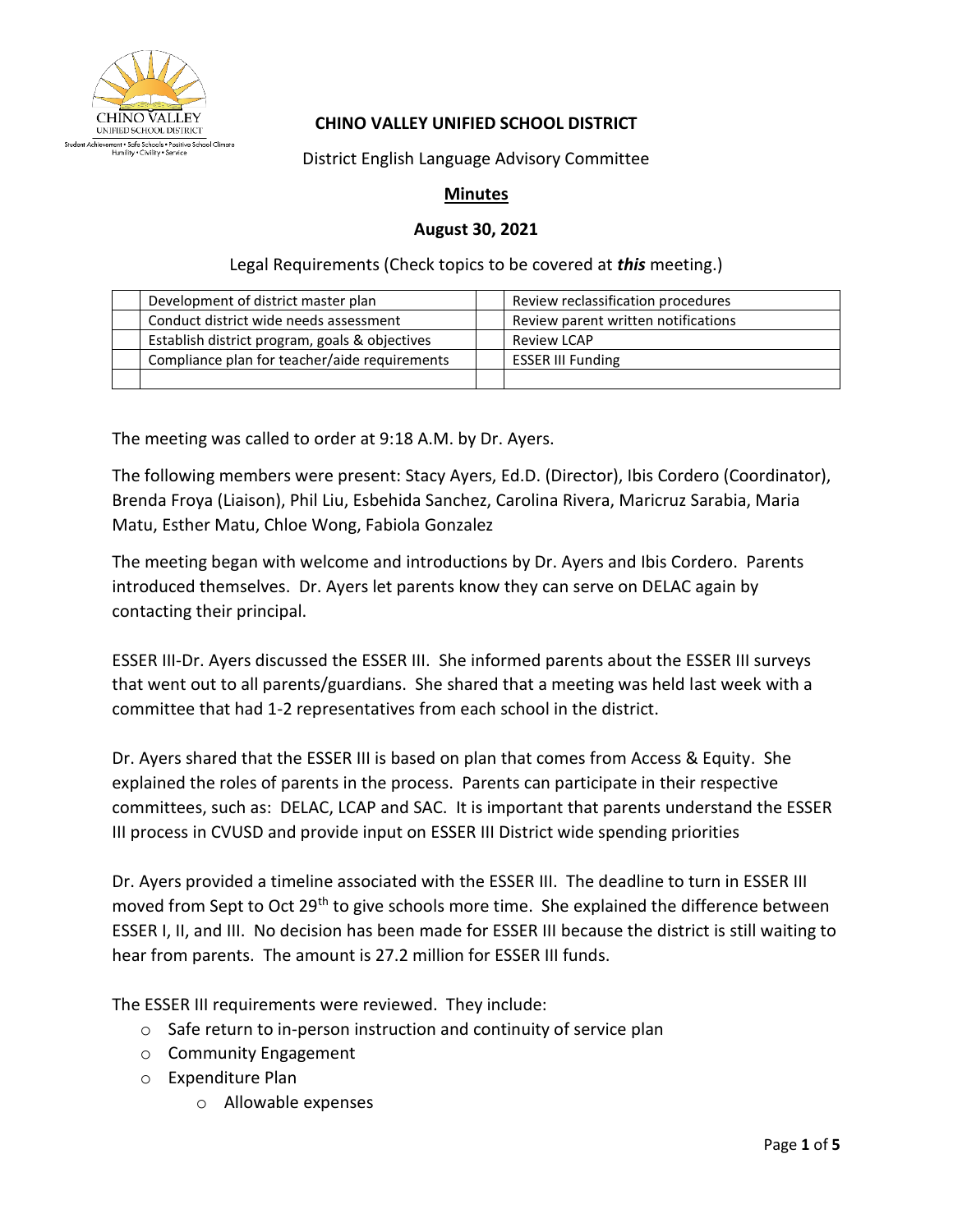■ 20% of ESSER III proportion must directly address the **academic impact of lost instructional time during COVID-19 closures through the implementation of evidence-based interventions**

The DELAC was informed that the School Board must adopt the Expenditure Plan. Also mentioned was that the ESSER III plan development includes discussion on items that did not have funding before which leads to the Adoption of the ESSER III Budget Expenditure Plan on October 21, 2021. School level ESSER III allocations were discussed, including:

- Academic impact
- Evidence based interventions
- 20% of the funding
- School site survey/input

District level ESSER III allocations were also discussed. They include:

- o 5 focus areas
- o Specific allowable areas
- $\circ$  80% of the funding
- o District Survey/input

Dr. Ayers reviewed the district priorities. Below are questions that were asked.

- o *Technology Infrastructure- Evaluate and upgrade technology infrastructure at all schools to enhance student connectivity and learning*
	- o Parent question: **Will upgrading the Tech infrastructure also give an opportunity for students to continue to connect through zoom while at home in quarantine?** Dr. Ayers explained that this priority is unrelated to that.
	- o Parent statement: **Stated he tested bandwidth with the principal at Country Springs and it was disappointing.**
	- o Parent question: **Will ESSER III fund hotspots for students**? Dr. Ayers responded that we do fund that but not with ESSER III funds.
- o *Indoor Air Quality-Improve indoor air quality at all school sites and district facilities*
	- o Parent question: **With Winter coming, classroom doors will be closed more. His doctor told him 5-6 times every hour air should be filtered through. Will we be able to finish the upgrade air quality project by winter and can we also keep the portable air filters in every classroom?** Dr. Ayers responded that is a question that we would capture in the notes, and we do not have an answer on that at this time.
- o *Mental Health Services- Increase mental health services and supports for all students*
	- o Parent question: **Students have fears about COVID and it deters them from wanting to go to school. They are hearing about cases increasing and feel as if they are going to die or are doomed. They do not want to attend certain functions because of fear. Will increased mental services be able to help them with this fear?** Dr. Ayers responded that this would be an example of a Tier I support that the district could consider to help all students.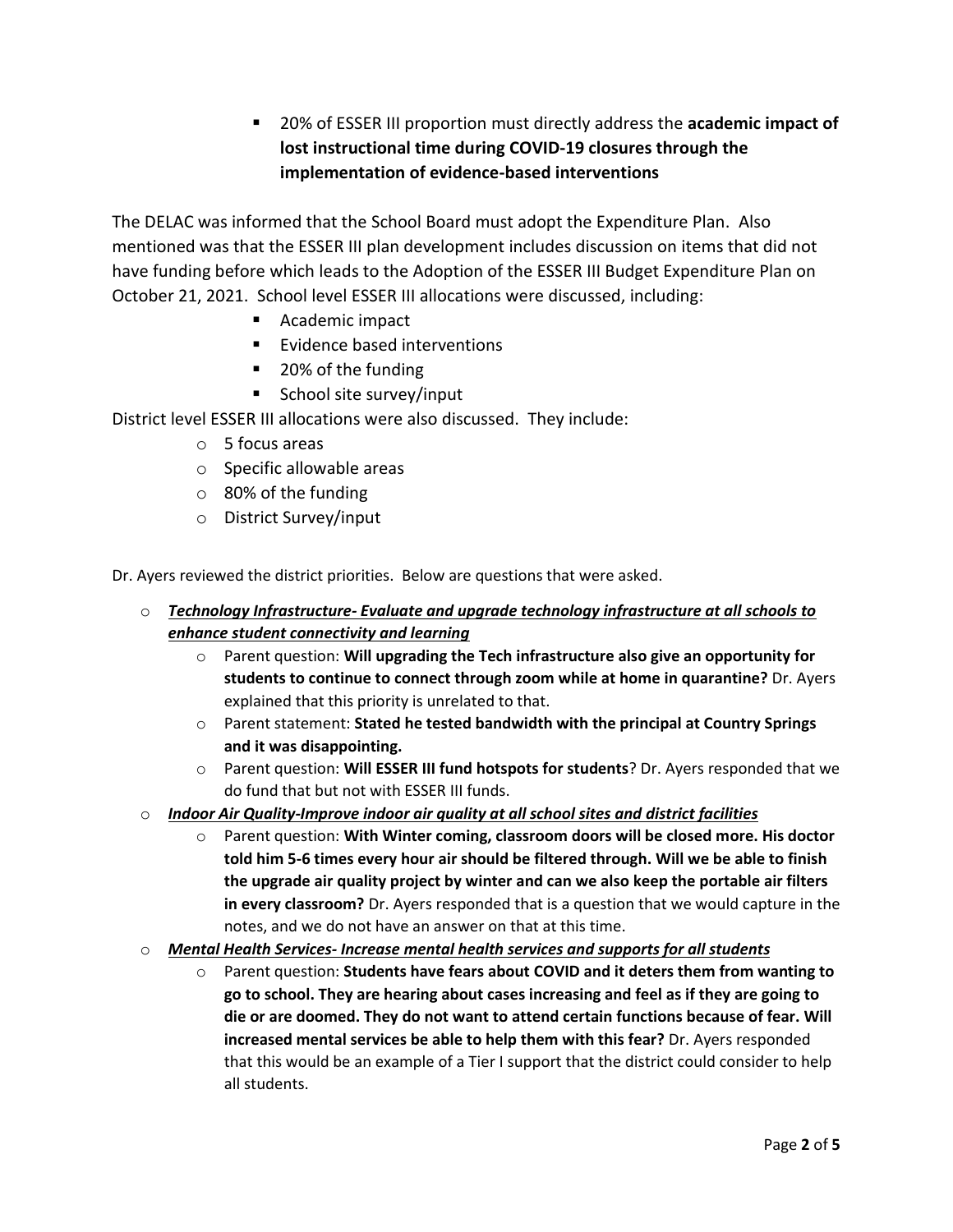- o Parent question: **Child has been experiencing difficulties and what is supplied by school is not enough. Can child receive more support from the special ed dept? Psychologists are also needed as well as extra help with language barriers.** Dr. Ayers shared that Mental health for all students will be covered by ESSER III but for language barriers that would be support from school site.
- o **Ongoing Covid 19 Pandemic Training- Provide ongoing training for staff on the Pandemic Plan to prevent, prepare for, and respond to pandemics, including communicable diseases.** Guidance is always changing from Governor and CDC. Every time there is a change, we need to teach staff how to change, implement and respond quickly with the new information. Outside of contract day we still need to supply professional development to staff based on various updates that come from CDC.
	- o Parent question: **How will this type of pandemic training be given to teachers? Will it be a zoom meeting? Can parents join to chime in with their opinions?** Dr. Ayers explained how staff are updated. Parents have been updated with videos and town halls for parents in the past on how we take temperature and clean rooms.
	- o Parent comment: **She agreed that a video would be very informative when it comes to informing parents about guidelines. Can we have future videos at district level to explain changes in Covid 19 guidelines and procedures?** Dr. Ayers indicated that the district would keep the parents informed in a variety of ways.
	- o Parent question: **She said that when students returned to school last year, they were still taking temps but currently they are not at the high school level. Parents are doing their part to screen students, but she observes when students are entering, they are not 6 feet apart and going through the temperature screener. Will they go back to doing temperature checks at the high school level?** It was explained that changes occurred based on CDC guidelines. We are no longer required to implement those procedures. District is following guidelines and as they change, we change. It was stated that we should include parents on the "why" we change guidelines and keep them up to date. The Superintendent's emails can be lengthy but are full of information.
	- o Parent comment: **She would like to bring back temp checks before entering school doors.**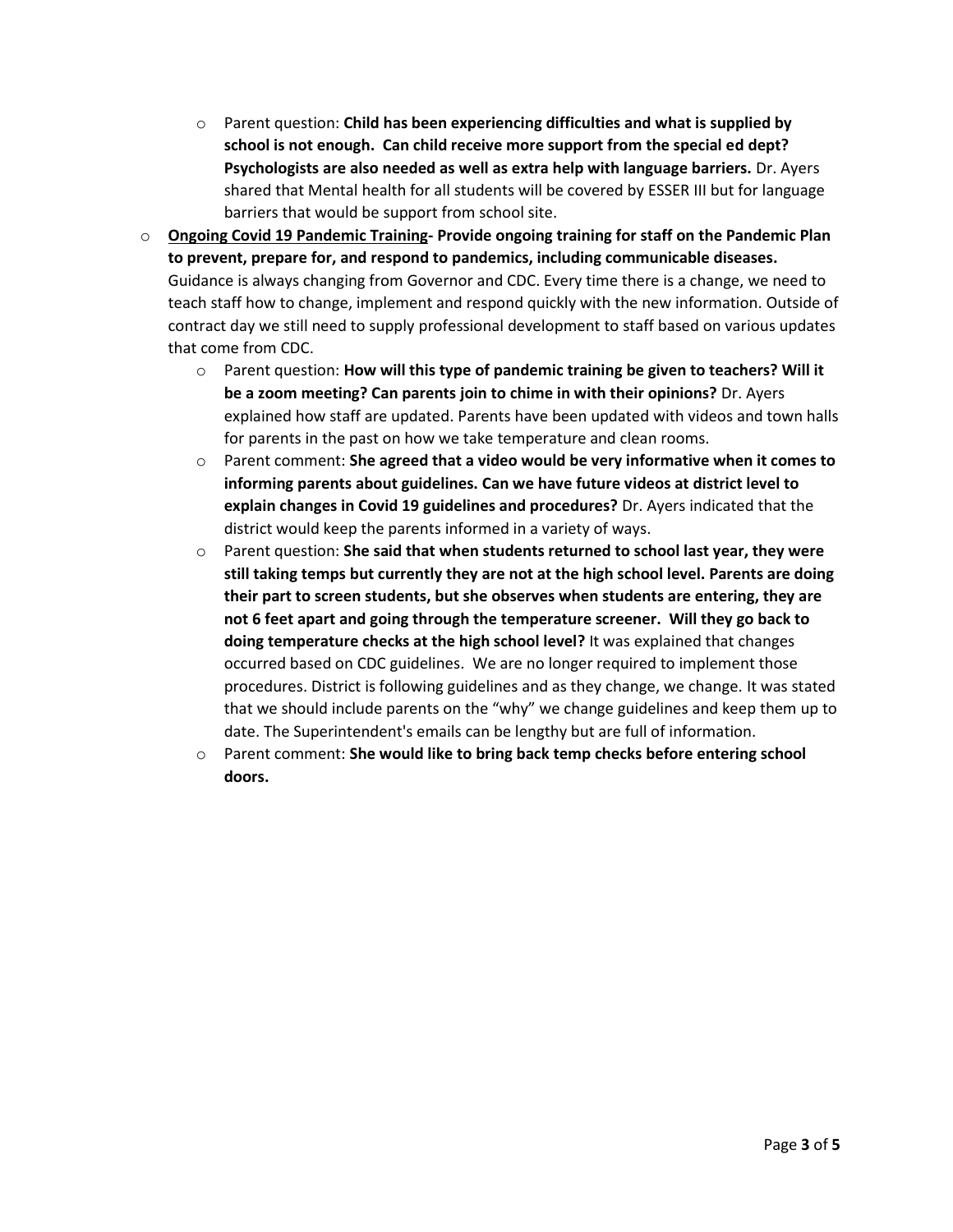- o Parent comment: **She said we need parent information to focus on how to improve students' immune systems through diet and supplements. Keeping the immune system healthy could help if they get the virus. If her daughter comes home from high school saying there were 2 positive student cases at school why were all parents not notified?** Not everyone was notified because of HIPPA rights, and we cannot divulge students' names for safety reasons. The district is following guidelines and contact tracing. Parents can go to their school's Dashboard, and it will have info about cases but not students' names.
- o **Covid 19 Support- Supports COVID-19 testing and contact tracing for students and staff-**Dr. Ayers explained how contact tracing works and the timeline of what admin has to do. It is very time-consuming, and we need to increase staff support.
	- o Parent comment: **Wants to applaud school site efforts for the process they have to go through in notifying and contact tracing even for one positive case. Parents have to test students that were close to positive cases and the timeline to get results impacts and affects students learning. She will vote for Covid support to increase**. Parents have the right to ask for Short-term independent study to continue learning at home. We need support for teachers to with help putting the packets together for students. Teachers upload assignments on Google Classroom. Parents were asked to check with teachers if the assignments are not hard copies because they might be on the google classroom site.
	- o Parent Comment**: It is very difficult to tell who is positive with temperature checks. Parents have a checklist to check students before they go to school. High pathogen test is 24/48hrs. Proposing rapid test that you can get results in 15mins. 70-80% accurate but it is something for students to know if they are infected.**
	- o Parent question: **Talked to a private school to ask what they do for quarantine, and they said they open zoom live link to classrooms in real time for students in isolation. Can we do that as well?** This year distance learning is not part of Governor's plan. **Can we get a camera to cast live to kids in quarantine?** Education code indicates no cameras in the classroom. Some teachers say they don't want to do in-class and zoom instruction at the same time.

There were no more questions at 10:32 A.M.

**Time to Vote**- Dr. Ayers gave DELAC members three post-it notes to use to vote for one or more of the five topics discussed today. DELAC is one of many committees that will be giving input, as well as the parent survey data. The other committees are: LCAP Collective Bargaining Association, DELAC, School Site Engagement Process (SSC, ELAC, etc…) and SAC.

The voting results were as follows: Technology Infrastructure- 8 (37.5%) Indoor Air Quality- 3 (12.5%) Mental Health Services- 7 (29%)